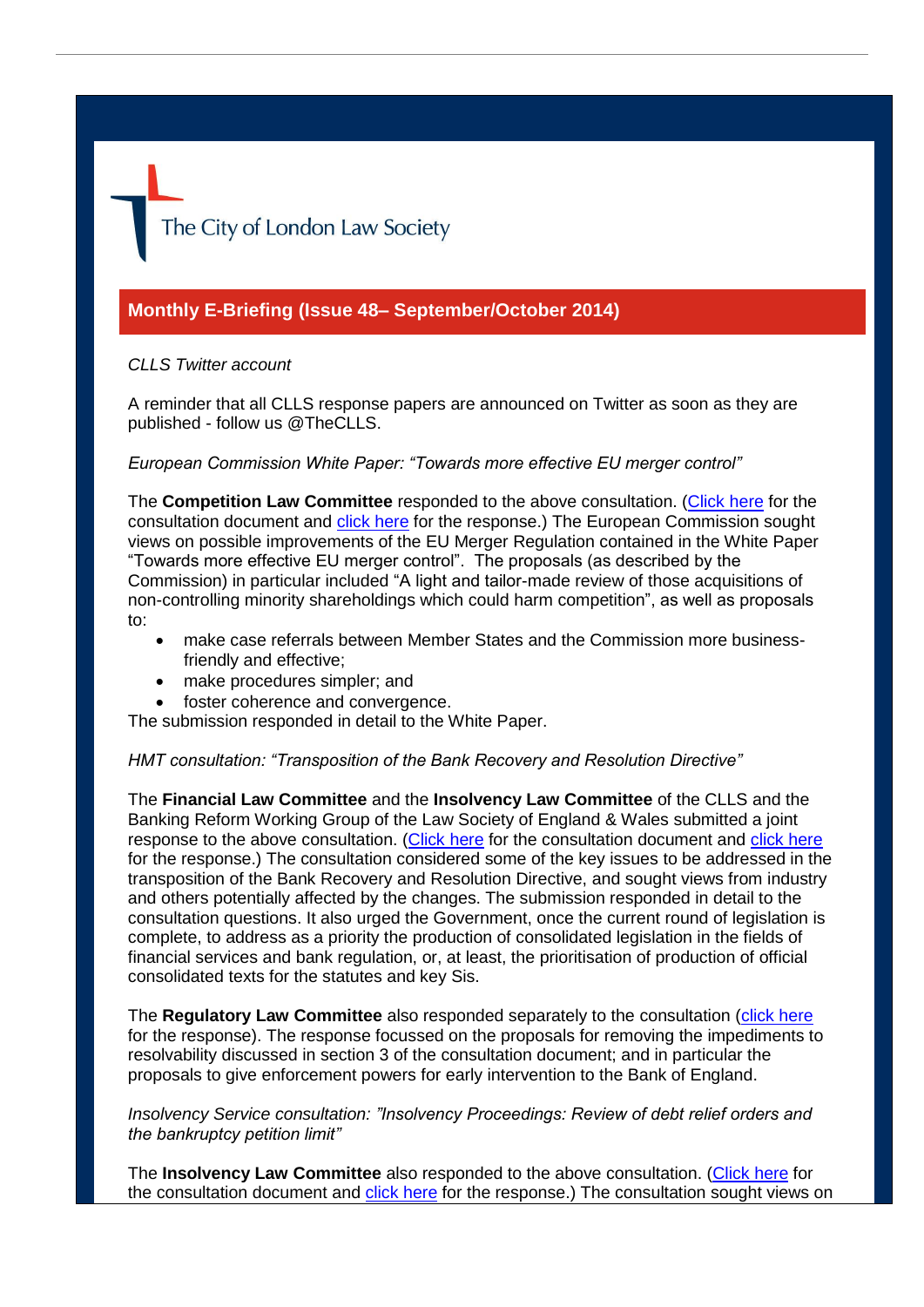how debt relief aids have performed (since they were introduced in April 2009) and how they could be improved. It also sought views on whether the creditor petition limit (currently £750) should be increased. The response stated, inter alia, that the Committee believed that there are two key principles which should shape any consideration of the relationship between the Debt Relief Order (DRO) and bankruptcy regimes, namely that:

- An individual in severe financial difficulties should always be able to apply for either a Debt Relief Order or a bankruptcy order; and
- As a general rule, an individual in severe financial difficulties should not be forced to choose bankruptcy rather than a DRO, where their bankruptcy is unlikely to result in any repayment for creditors, given the value of that individual's assets.

# *Insolvency Service consultation: "Continuity of supply of essential services to insolvent businesses"*

The **Insolvency Law Committee** also responded to the above consultation. [\(Click here](https://www.gov.uk/government/consultations/continuity-of-supply-of-essential-services-to-insolvent-businesses) for the consultation document and [click here](http://www.citysolicitors.org.uk/attachments/article/119/20141007%20CLLS%20Response%20to%20IS%20consultation%20on%20continuity%20of%20supply%20of%20essential%20services%20to%20insolvent%20businesses%20(final).pdf) for the response.) The consultation referred to powers taken in the Enterprise and Regulatory Reform Act 2013 which enable the Government to build upon existing legislative provisions contained within the Insolvency Act 1986 relating to the protection of supply of essential utility services for insolvent businesses. The consultation sought views on the exercise of the powers, with a view to ensuring insolvency practitioners are more effectively able to rescue viable businesses. The submission argued that the wording of the Draft Order should be conformed as far as possible to the equivalent provisions contained in the SAR and FSBRA, and also made general comments in relation to the priority of supplies made after the appointment of an administrator, and provision by the Insolvency office holder of a personal guarantee. The submission also responded to the specific consultation questions.

# *English Heritage: "Consultation on Historic Environment Good Practice Advice in Planning"*

The **Planning & Environmental Law Committee** responded to the above consultation. [\(Click here](http://www.english-heritage.org.uk/publications/guidelines-and-standards/consultations/) for the consultation document and [click here](http://www.citysolicitors.org.uk/attachments/article/109/20140905%20CLLS%20PEC%20Response%20to%20Consultation%20on%20Historic%20Environment%20Good%20Practice%20Advice%20in%20Planning%20(final).pdf) for the response.) The consultation invited views on several "Historic Environment Good Practice Advice Notes", namely notes on "The Historic Environment in Local Plans", "Decision-Taking in the Historic Environment" and "The Setting of Heritage Assets". The purpose of the notes was described as being to provide information on good practice to assist local authorities, planning and other consultants, owners, applicants and other interested parties in implementing historic environment policy in the National Planning Policy Framework and the related guidance given in the National Planning Practice Guide. In its submission, the Committee stated that it viewed the amalgamation of English Heritage's advice into one source as a positive step. The Committee also noted that, as much of the advice had been previously published, it had no particular concerns in respect of the contents, and that the submission responded only to the questions raised. The submission went on to respond in detail to the consultation questions.

# *DCLG: "Technical consultation on planning"*

The **Planning & Environmental Law Committee** also responded to the above consultation. [\(Click here](https://www.gov.uk/government/consultations/technical-consultation-on-planning) for the consultation document and [click here](http://www.citysolicitors.org.uk/attachments/article/109/20140926%20CLLS%20PEC%20Response%20DCLG%20Technical%20consultation%20on%20planning%20(final).pdf) for the response.) The consultation put forward a range of proposals, which DCLG stated would "further improve the planning system and build upon the improvements we have already made". The Committee submitted a detailed response to the consultation questions.

*HMRC consultation: "New employee shareholding vehicle"*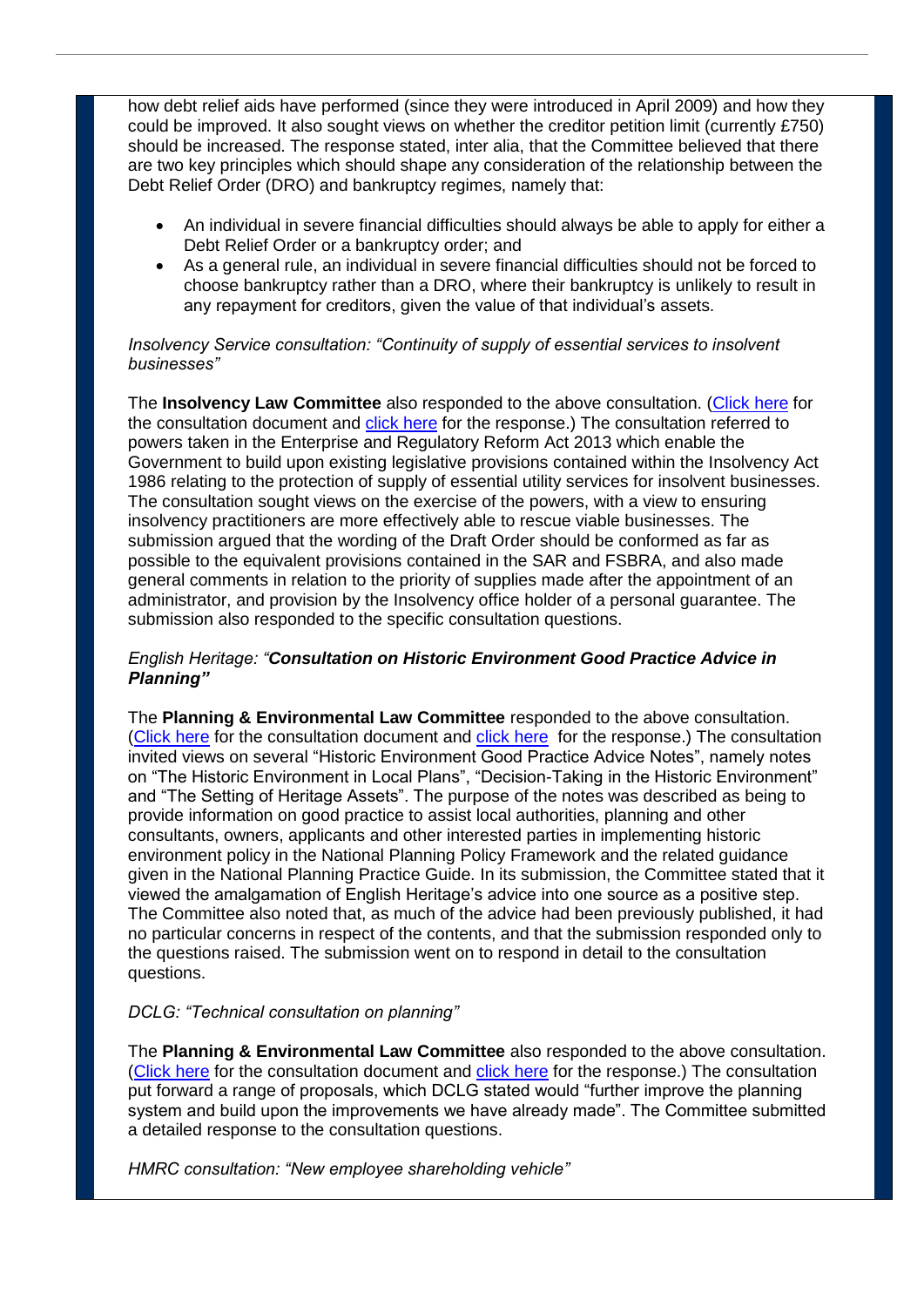The **Revenue Law Committee** responded to the above consultation. [\(Click here](https://www.gov.uk/government/consultations/new-employee-shareholding-vehicle) for the consultation document and [click here](http://www.citysolicitors.org.uk/attachments/article/105/20141009%20Response%20to%20HMRC%20consultation%20on%20New%20Employee%20Shareholding%20Vehicle.pdf) for the response.) By way of background, at Budget 2014 the government announced it would seek views on the Office of Tax Simplification's (OTS) recommendation to introduce a new employee shareholding vehicle to make it easier for companies wishing to manage their employee share arrangements and create a market for employees' shares. The discussion paper explored the case for change made by the OTS and the potential issues that the introduction of an employee shareholding vehicle would raise. The submission responded in detail to the specific consultation questions.

HMRC consultation "Strengthening the Tax Avoidance Disclosure Regimes"

The **Revenue Law Committee** also responded to the above consultation. [Click here for the](http://www.citysolicitors.org.uk/attachments/article/105/20141029%20Response%20on%20HMRC%20consultation%20on%20strengthening%20the%20tax%20avoidance%20disclosure%20regimes.pdf)  [response paper](http://www.citysolicitors.org.uk/attachments/article/105/20141029%20Response%20on%20HMRC%20consultation%20on%20strengthening%20the%20tax%20avoidance%20disclosure%20regimes.pdf) The consultation sought views on proposals to further strengthen Disclosure of Tax Avoidance Schemes (DOTAS) and initial thinking about how the VAT Disclosure Regime might be updated. The response looked at the issues of the financial products hallmark, impact on business, the dual purpose of DOTAS and good administration.

### *Regulatory Law Committee*

The **Regulatory Law Committee** also responded to the FCA's call for examples of retrospective application of rules by the FCA/FSA [click here for the response paper](http://www.citysolicitors.org.uk/attachments/article/106/CLLS%20RL%20Comm%20-%20Response%20to%20FCA%20call%20for%20examples%20of%20retrospective%20application%20of%20rules.pdf) and the ESMA CP 809 on MAR technical standards [click here for the response paper.](http://www.citysolicitors.org.uk/attachments/article/106/ESMA_MAR_CP_TS_CLLS_REPLYFORM.pdf)

#### *Training Committee meeting with the SRA*

The **Training Committee** invited representatives of the SRA, including the chair of the Education and Training committee and the Director of Education and Training to their October meeting to talk about the Competence Statement for Solicitors, which together with an underpinning Statement of Legal Knowledge and Threshold Statement would be released for consultation later in the month. These three documents would constitute a framework for the education and training requirements for qualification as a solicitor and continuing professional development. The Statement of Competence is fundamentally a statement of the skills set which solicitors are required to have upon qualification and in practice. The meeting was advised that the statement of legal knowledge was being tested by academics and selected practitioners and the committee understands that it will not be the subject of a separate consultation. How the skills in the Statement of Competence and the legal knowledge requirements will be assessed is not yet settled and will be the subject of a further consultation in twelve months' time. Whilst there are clearly fundamental aspects of the education and training requirements for qualification not covered by the October consultation, the consultation represents a very significant and important first step.

Finally, if your firm would like to take part in the CLLS Annual Quiz Night on 18<sup>th</sup> November, we still have a few places available. **[Click here for details.](http://www.citysolicitors.org.uk/attachments/category/87/quiz%202014%20poster.pdf)**

Robert Leeder Policy & Committees Co-ordinator